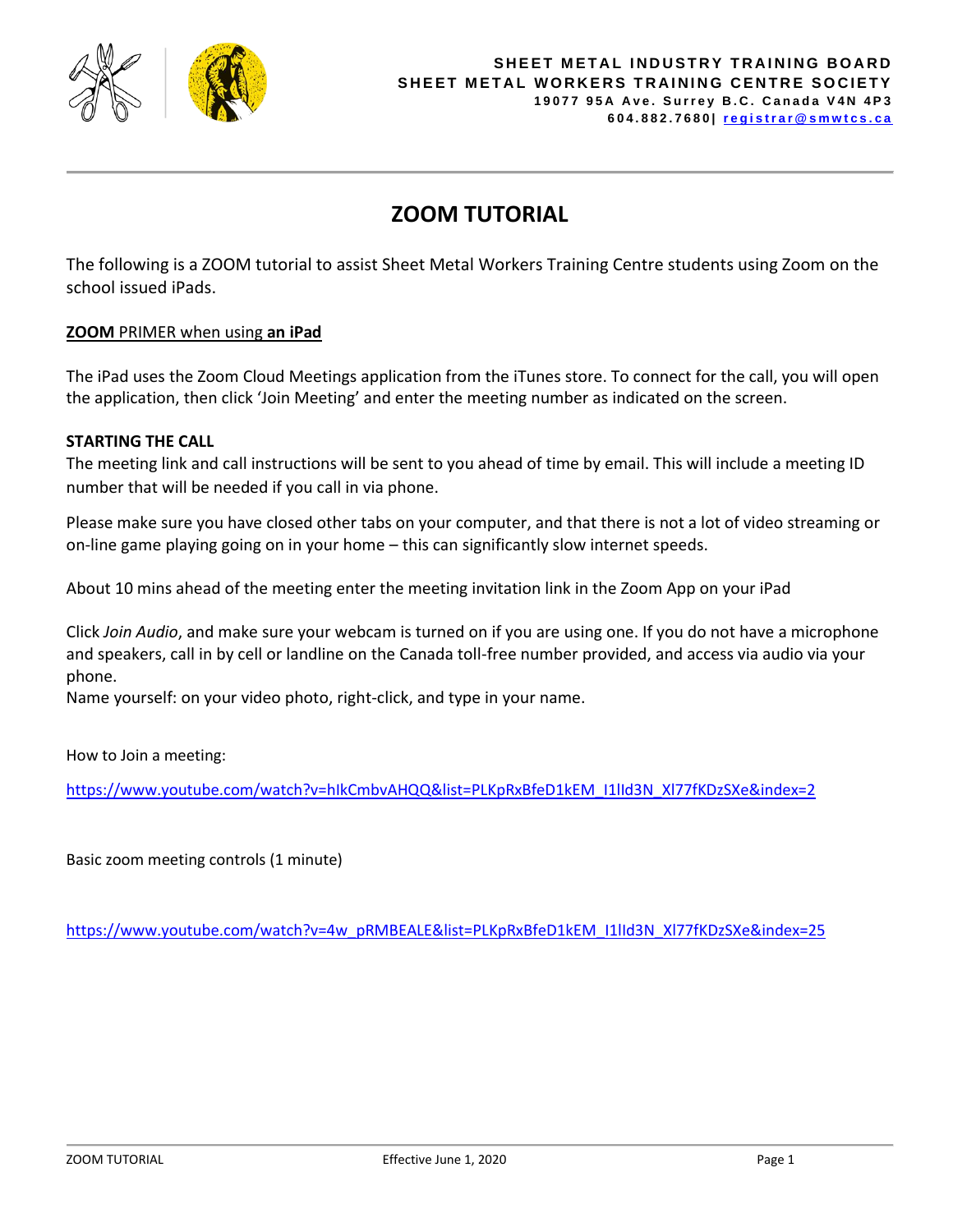

#### **SHEET METAL INDUSTRY TRAINING BOARD SHEET METAL WORKERS TRAINING CENTRE SOCIETY 1 9 0 7 7 9 5 A A v e . S u r r e y B . C . C a n a d a V 4 N 4 P 3 6 0 4 . 8 8 2 . 7 6 8 0 | [r e g i s t r a r @ s m w t c s . c a](mailto:registrar@smwtcs.ca)**

# **ON THE CALL – NAVIGATING AND PARTICIPATING The Basic Screen**



Option 'buttons' at the bottom of the screen are visible when you hover your cursor over the bottom part of the Zoom screen.

- **Mute/unmute:** When there are a lot of people in a meeting you will need to mute yourself (to allow quality audio) do this by clicking on the microphone icon. To unmute, just click again.
- **Video**: you can choose to turn your video on or off with this icon.
- Participants: this shows a list of all on the call. To change your name, click on your name and then rename.
- **Raise hand**: to speak, click on the Participants icon, then Raise Hand.
- **Chat**: click on the Chat icon. You can choose to send a message to Everyone, or an individual click on your choice on the left side, then type your message and hit Enter.
- **Share Screen**: during the call, the presenter may share a presentation that will be shown on your screen. To get back to your own screen, hover your cursor at the top of the screen – you will see a More option. Click on Exit full view, and you will have control back. To get back to the presentation, click on the Zoom tab again.